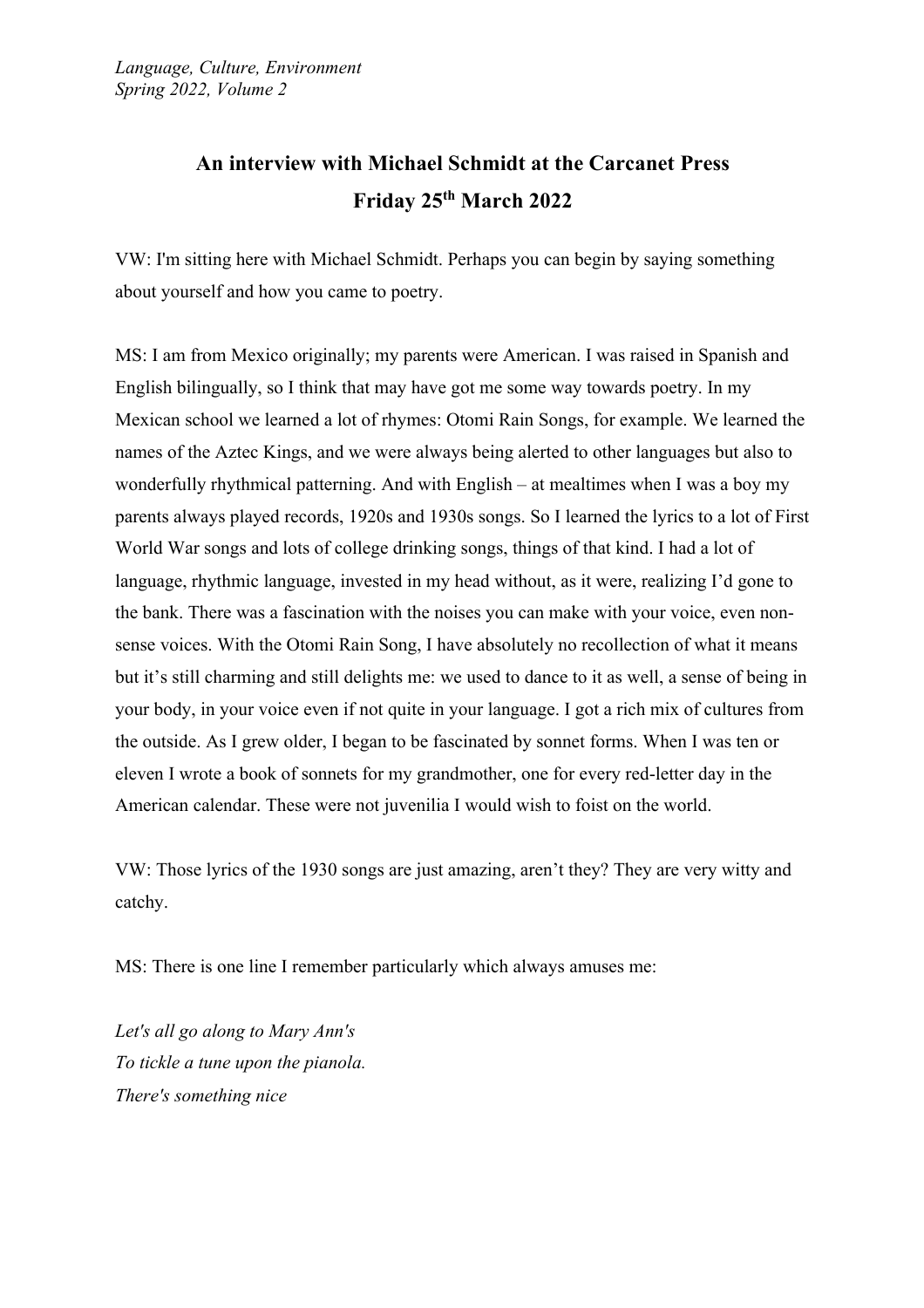## *An Interview with Michael Schmidt*

*Always on the ice, And you don't have to ask her twice To drink a coca-cola.*

Pi-an-o-la, co-ca-co-la, you see it's fun. It's fun! There is no meaning there, it is just cheerful, a kind of sociable ceremony, and 'tickle a tune upon the pianola' is so apposite, visually.

VW: It's the great age of Jazz as well, and there are a lot of wonderful musicals.

MS: We loved the musicals, too, *The King and I* for example, *My Fair Lady*. I know the lyrics and I think it's interesting, it's not noise, it actually is music and it's intelligent verse which we don't always get with contemporary songs, though some are wonderful. Leonard Cohen sent me one of the very first books I rejected as a publisher, 50-odd years ago. He wasn't particularly well known even as a singer then. I despised him because he was a popular singer, my usual arrogance. You have to get over it. In this case I was too late.

VW: Everybody knows him because of 'Hallelujah', if for no other reason.

MS: There were some that are branded on my memory now… 'Democracy', "Democracy is coming to the USA", those really angry songs, are beautiful at the same time, they may be better as songs, not as lyrics, but there we are. And he also translated Lorca…

VW: But you somehow thought that he was beneath you!

MS: He had a lot going against him. He was Canadian, for God's sake. I said something in my book *Lives of the Poets*, that Canadian poetry is a very short street. Another arrogance to get over...

VW: But not a cul-de-sac!

MS: Certainly not! I now publish several Canadians!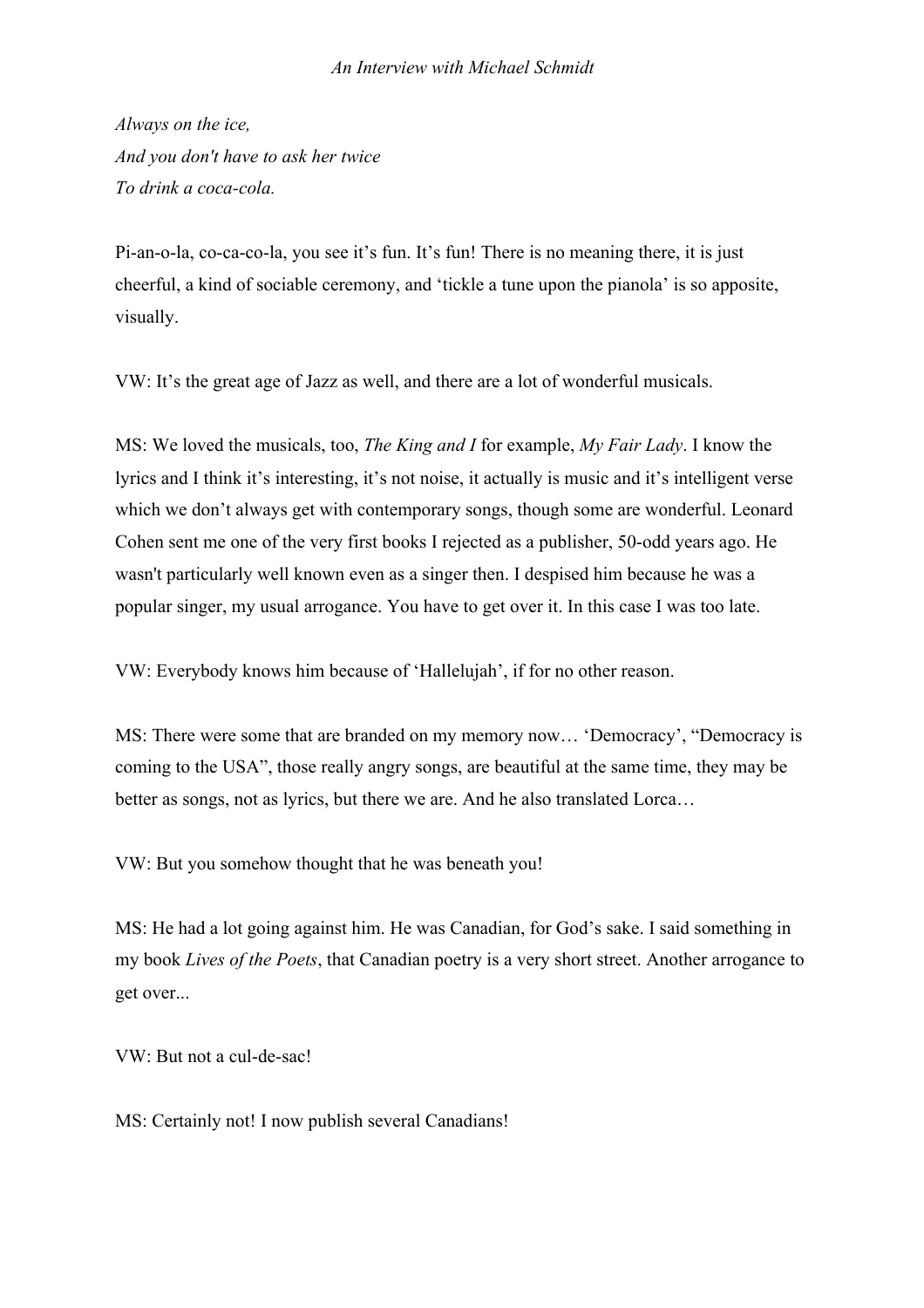VW: I remember you once telling me that you went to Harvard, that you tried the American system and you hated it. And then you came to Oxford and spent some time there. I am suddenly reminded of T.S. Eliot, and how he was the kind of character who seemed to resent the very institutions that welcomed him - that forced him to belong to them. There is a little bit of this in you, I think. What made you hate Harvard so much?

MS: Well, I don't know that I did hate Harvard. I mean, in retrospect it was a wonderful opportunity which I wasted. I'd come to England for a year to an English Public School called Christ's Hospital in Sussex and I had loved it, I had fallen in love with the institution, the country, and so on. So, I went to Harvard, which is so like my American private school on a vast scale: bright privileged people with a sense of entitlement, preparing their futures. I didn't like it - but it was a really wonderful place. I think the main reason I didn't like Harvard, in the end, was that I was not elected onto the *Harvard Advocate* editorial board and this was what I really went to Harvard for. So a couple of friends of mine and I set up a little magazine called *The Island* and then I decided to go to Oxford instead. I got a scholarship to Oxford, so that was it. Oh, and there was Vietnam and the draft, the only lottery I ever scored in.

VW: So being rejected in that way at Harvard probably led you to your first publications, right? To your *Little Island*.

MS: That's right.

VW: From there you travelled to finally become the Managing Director of Carcanet.

MS: It began with the magazine *Carcanet* of course, and I am sure it will end with the magazine as well – *PN Review* in the swansong. I took over the magazine *Carcanet* which then became a publishing house.

VW: Okay, so back to Oxford. How long were you at Oxford and who did you meet there who you think might have been most influential?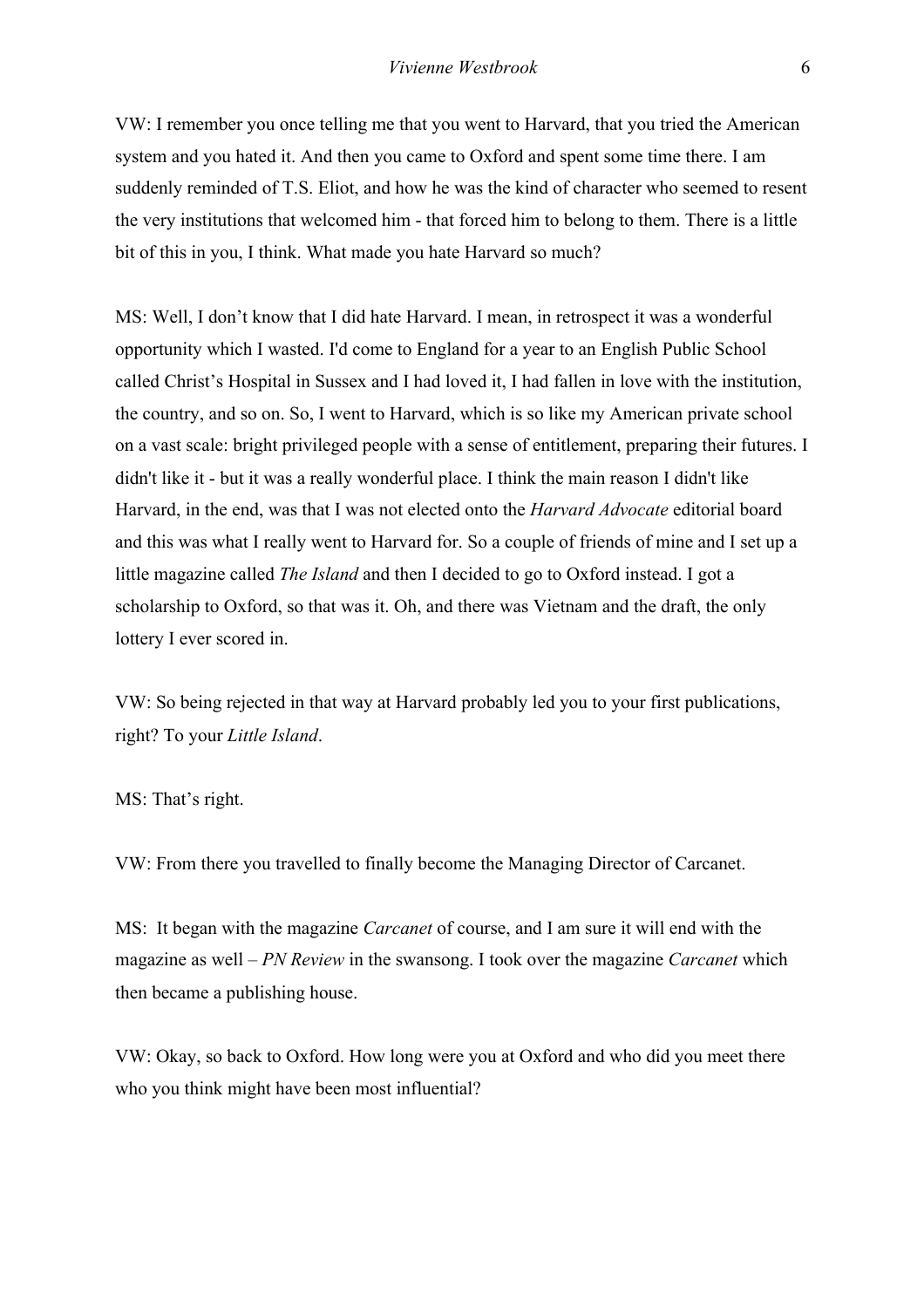## *An Interview with Michael Schmidt*

MS: I was there for four years. I started an M.Lit. and I dropped out after half-a-year. I came up here to teach in Manchester. My first Oxford tutor was a man called Ian Donaldson who was a wonderful Renaissance scholar and a Ben Jonson specialist. He left after my first year and went to be Professor of English at Canberra. I was handed over to a new academic, a new theorist from Cambridge, emerging from under the wing of Raymond Williams, called Terry Eagleton. He was my tutor for two years. I didn't terribly like him, I have to say. I also had a wonderful Old English tutor called Alan Ward. My Latin tutor was a woman who was married to Christopher Tolkien, I believe: we read Virgil, of course. They were good teachers. The tutorial system was preferable to the Lecture system, I thought, and the curriculum was prescribed, so your first term everyone read the same texts. You started Middle English, and also Old English. As a cohort we all spoke the same language, as it were, we spoke about the same things, we were developing all the time an individual perception of and response to the same texts. There was a sense of a common purpose. You could rebel against the text, some people didn't like Milton's prose, for example. You're speaking about the same works and you only earned the right to choice after a certain period, an opening out of the curriculum. We ended, if I recall, with D.H. Lawrence who was – who *is* – still quite modern. That was 50-odd years ago, remember: a strict, prescribed and limited curriculum. I liked having a culture in common with the other people doing the course. It was a common culture for the people who had done the course for decades. You couldn't make a contemporary Smorgasbord and fill your plate with whatever you liked.

VW: I know what you mean. Following the chronology of literature does enable one to be completely immersed and, as you say, to speak the same language with one's literary peers, which I think is one of the most useful things I ever got out of university.

VW: So, Michael, you are probably most famed as an editor.

MS: Am I? I always think myself a literary historian. I've written my book on the novel, another on Anglophone poetries, on Greek poetry, on Gilgamesh. I am not a scholar in any sense, though… The book on the Greek poetry was the most challenging because I don't know Greek. Anyway, it's a lively book, fun to read unless you are a scholar! It's full of stories and my approach has always been to try and make reading about literature a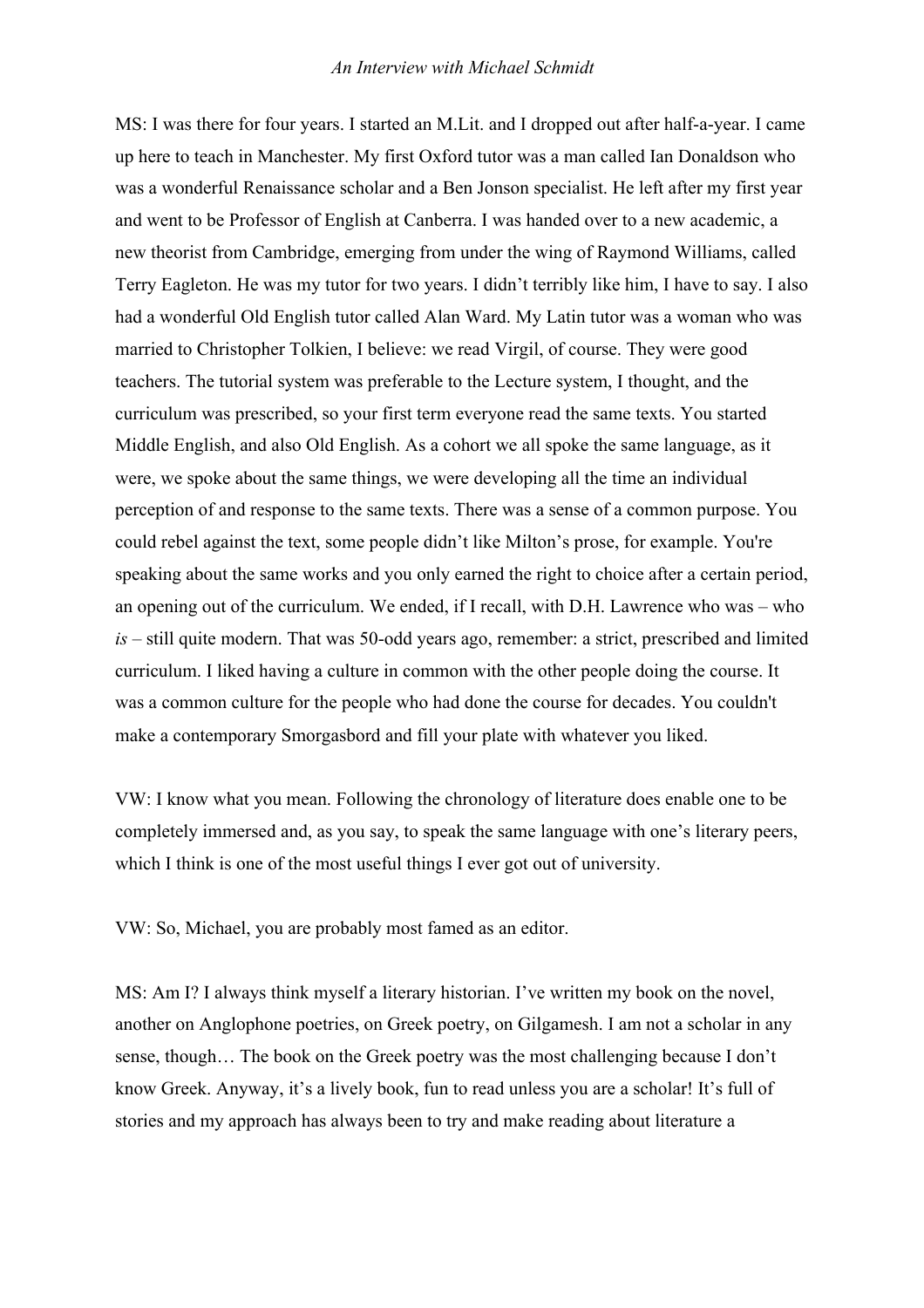pleasure rather than making it a task. My books about books are fun to read, I hope. I quite enjoy reading my books, though I balk at some of my then opinions.

VW: I think you are allowed. Whenever I hear your name it is always in relationship to the Carcanet Press. You are, after all, responsible for hundreds of poets' careers, for exposing them. At what point did you decide you would invest more of your time in exposing the poetry of other people instead of actually cutting your own groove and being better known as a poet in your own right?

MS: First of all, I don't think as a poet I was ever in control of my own writing. The Muse absents herself for a while, you're dry. I can't fake it. If you are doing your own poetry you get frustrated.

Most publishers nowadays, I think, are looking primarily for *new* talent. When I came to England many fine older poets were falling or had fallen into neglect. Poets like C.H. Sisson, a major figure, poets like W.S. Graham, Stevie Smith and so on – they -- were not being read. We were told by the original publisher of W.S. Graham that he had died. He hadn't died. He was alive and very drunk in Cornwall. I had a love for the generation before mine and the generation before that, different though they were. I got to meet people like Empson. I got to know I. A. Richards quite well and elicit memories from him. I'd say, "I wish I'd met Thomas Hardy," and he would reply, "Well I was in Cambridge when he was honoured there. I watched him process…" He had also spoken with A.E. Housman. The sense of connection with the past is really empowering to me.

I had a much older father. He was born in 1892, he was of their generation. It was a bit like being in the company of his contemporaries.

But you mentioned Eliot. A story is told -- I don't know if it's true -- that when he gave his first reading of 'The Waste Land' at Merton College, Oxford, a dead silence followed, then somebody piped up, "Tell us, Mr. Eliot where do you get your corn cob pipes?"

VW: So it could be why he left. I know he went to Merton on a scholarship, didn't he? He was going to Germany and war broke out, so he went to Merton and then just walked away from it. Somewhere he complains about hating the place and all of these sprawling academics with the sprawling children, sprawling books, everything was sprawling.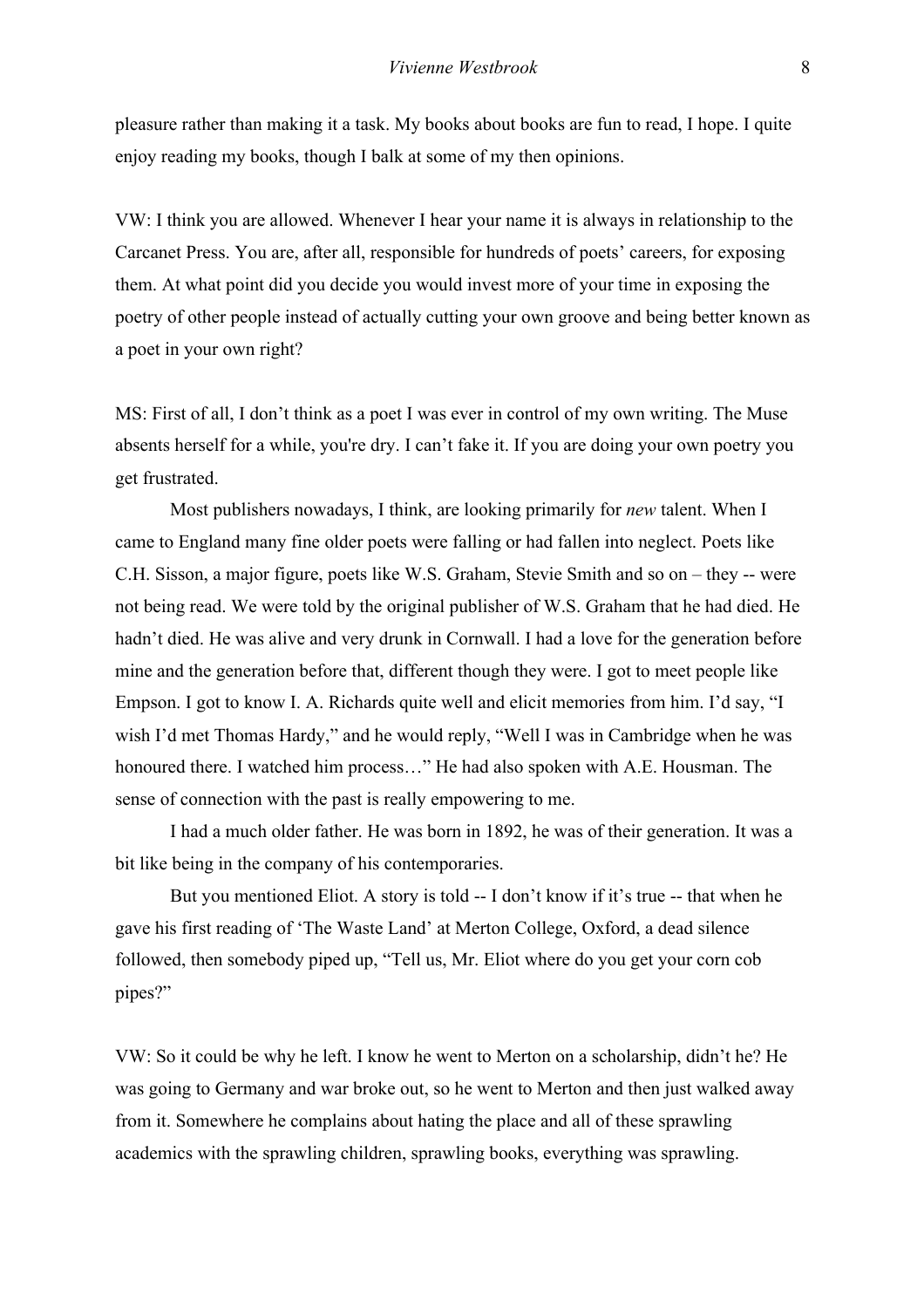MS: He did offer his papers to Merton College in the end and H.W. Garrod, was it, the Keats editor, wrote to him thanking him for the offer, but reporting that the college archive was not the appropriate place for them. Remember my response to Leonard Cohen.

VW: I had a friend who died not so long ago who was somehow related to T.S. Eliot. I remember he showed me all the first editions in his collection and I said "Gosh, it must have been amazing to have been in the presence of someone like T.S. Eliot. Imagine the conversations!". And he suggested that he was, well, let's say, a quiet man.

MS: His widow left all of the translations of his books and his Nobel Prize medal to Jesus College in Cambridge when Rowan Williams was Master. We had a conference to celebrate Seamus Heaney. I was walking across to lunch with Mrs. Heaney. "Do you want to see T.S. Eliot's Nobel Prize?" I asked. "I would love to see Eliot's prize.," she replied. "We do have one of our own, you know."

VW: Touché! So I was going to ask you if there were any poets in particular that you really enjoyed working with or any that were more than usually awkward or difficult to work with?

MS: The one I most enjoyed working with because he tolerated me in a very generous way was C.H. Sisson. I learned an enormous amount from him. Donald Davie was another who could be difficult but was wonderful because we were always critically engaged. He never pulled his punches. He would give me a bad review, but we were very, I think, close. Others like Charles Tomlinson were nice to deal with. And of the younger poets, my contemporaries, Robert Wells, a terrific poet, and Gareth Reeves, from whom I learned so much. Ones that were particularly difficult and I fell out with included Jon Silkin, a close friend, seemingly, but when I started consorting with Donald Davie and C.H. Sisson, I was in his 'black book'. I lost other friends when I was friendly with figures characterized as conservative. C.B. Cox, Professor of English at Manchester, who invited me up to teach here, was famous for the Black Papers on Education. I was seen as a fellow traveler. I perceived myself as on the left, though not in education, but had no really strong sense of political coloring. But I was colored.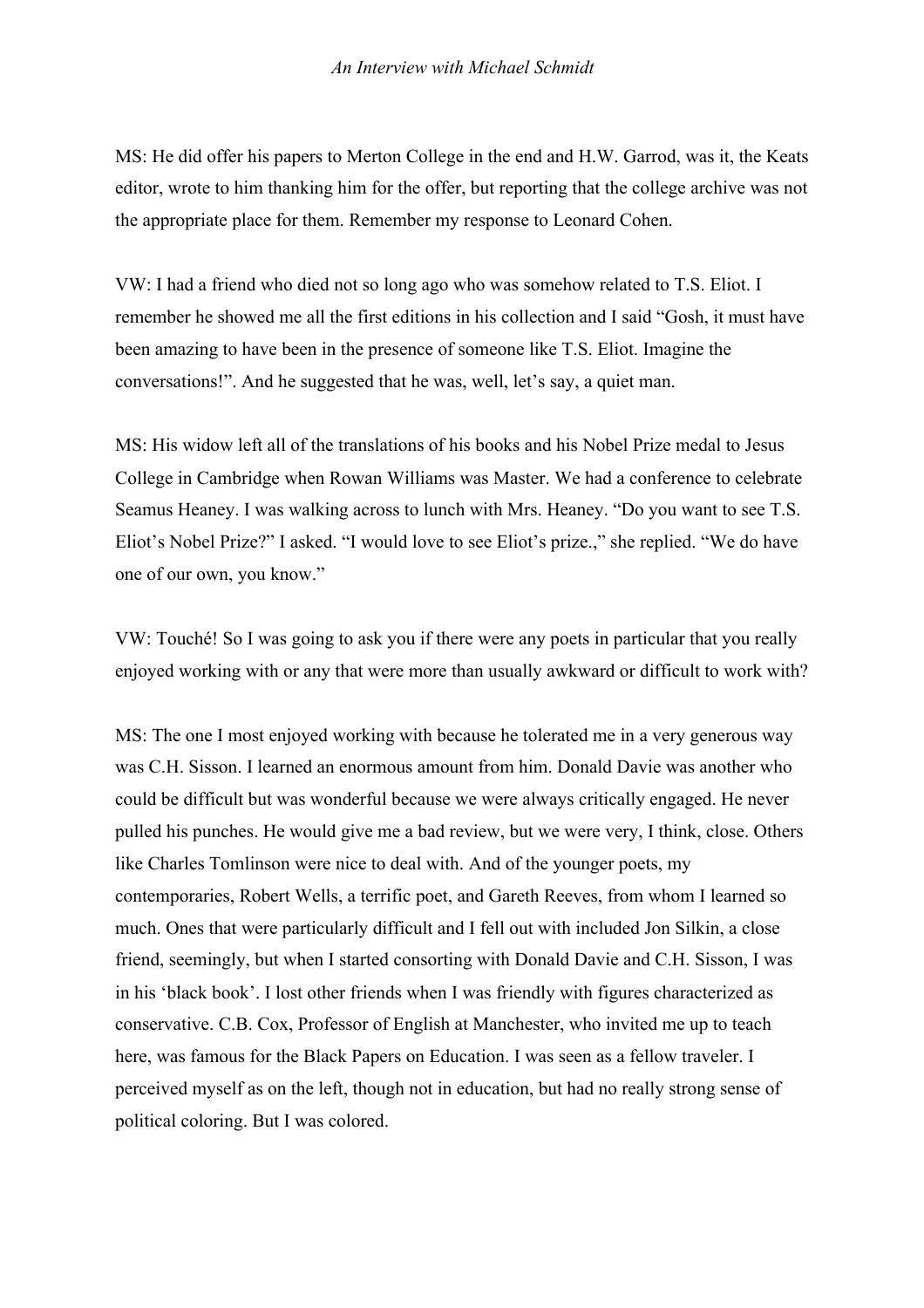VW: Was Philip Larkin part of that? because I know you met him, and that Brian Cox knew him from Hull.

MS: That's right. He sometimes came over to go to the football (United, of course) with Brian. Brian said that when a goal was scored, Larkin showed emotion by raising his hat. Yes, Larkin was part of it. Larkin's politics seldom really mattered because he didn't write about politics very often and the human sympathy in poems like 'The Old Fools' is so deep that no matter what his politics, he was above all that.

VW: Why did you never publish Larkin?

MS: We did put a couple things in *P.N Review*. Larkin in a letter wrote to Andrew Motion disobligingly about the Press when we published *The Pleasure Steamers*, Motion's first book. But the Manchester University Library Librarian, Fred Ratcliffe, consulted Larkin about acquiring the Carcanet archive and Larkin said he should, it would be an important acquisition. I liked Larkin as a human being, he was very funny and fun to be with.

VW: Alright, so you have an OBE for your services to poetry.

MS: They were actually services to *higher education* and poetry.

VW: How did this come about?

MS: I have absolutely no idea. I just got a letter from the Palace.

VW: Queen: "Please come to the Palace for an OBE?".

MS: My secretary Pam opened it and read it to me down the phone: "How would you like to have an OBE?". I said: "What's an OBE?". I had no idea how the honors system worked. Then later on I thought, "Why not the CBE?" I think higher education was probably due to the fact that I had done a lot to set up the 'discipline' of creative writing in Manchester, working with my friend, the novelist, Richard Francis. We originally set it up not to train wannabe writers but to create better readers. It was a time when theory was in the ascendant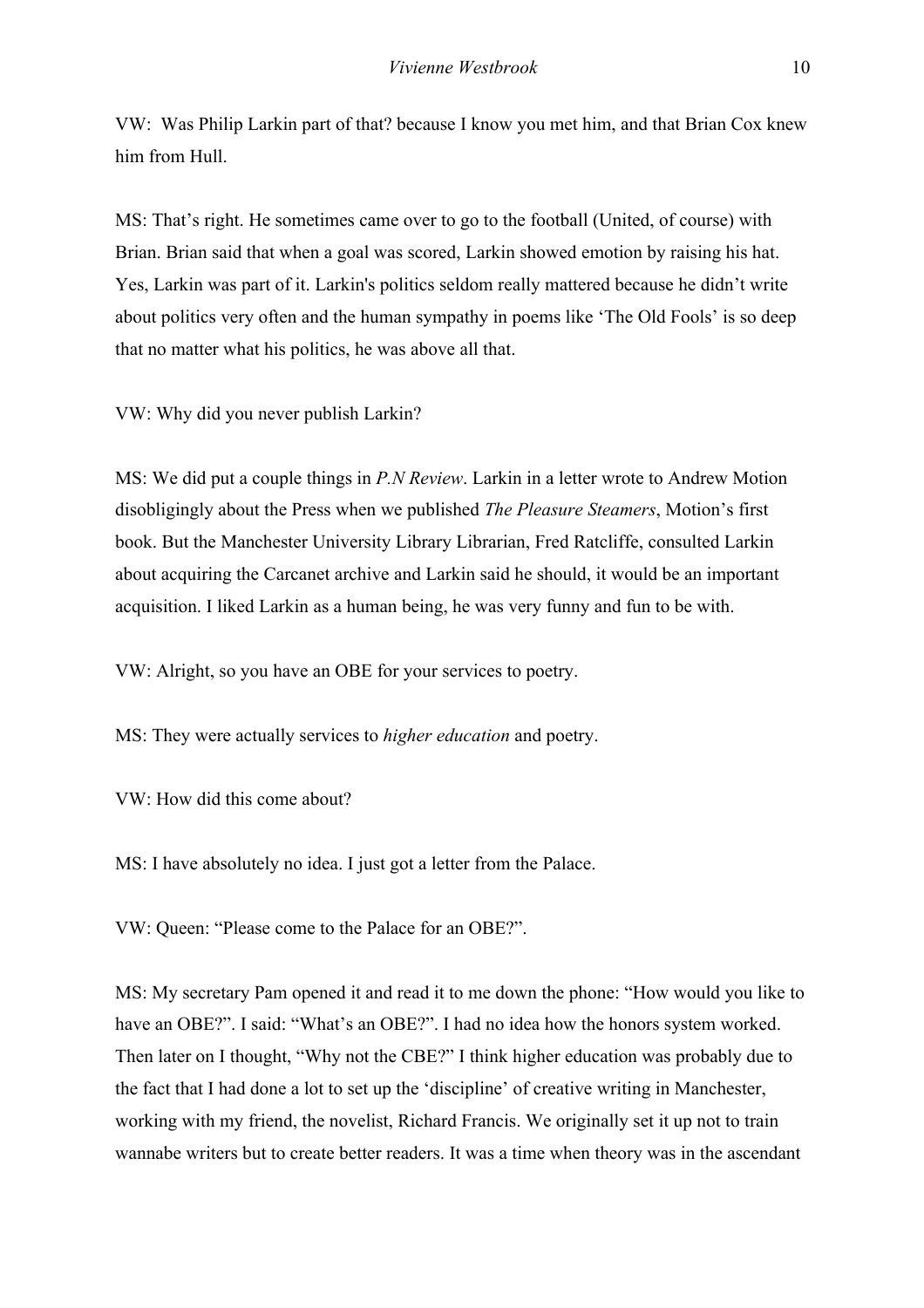and people were undervaluing the skill to do close reading. When Richard and I set it up here, the students who did it were reading better, doing better all across the board. It was seen as a kind of useful adjunct, teaching a skill, rather than a discipline in itself. It went on to become a kind of department in its own right.

VW: So then you went down to London and were given your medal by the Queen?

MS: Yes, I went with my children and my partner. We dressed up nicely, I put on my top hat and everything. I had met the Queen before. I made her laugh -- my children were astonished because nobody else made her laugh, I just said: "We've met before but you won't remember me, I had more hair then".

VW: You've taught poetry across the world, haven't you?

MS: Only in England.

VW: I thought you had been invited to teach all over the world ...?

MS: Oh yes, I've done a lot of events abroad, lectures, workshops and suchlike.

VW: So my question is what are the greatest challenges, do you think, in teaching poetry or the appreciation of poetry, to a generation that I certainly find quite impatient - the fastfood, A.I. generation?

MS: My old age will answer this question. The only way you get into poetry and into poets' work is reading and re-reading a range of poems by that poet, reading attentively and finding what you really like and discovering you suddenly know them by heart. Nowadays I find the students, especially those doing creative writing. I don't know how widely spread it is, whose knowledge of the general culture and of the history of English literature is nugatory, or, I should say, 'very localized'. They may have read extracts of Chaucer on a course, or the Metaphysicals; they almost certainly won't have read the eighteenth century. They won't have read much of the seventeenth and their grasp of the Elizabethans is tenuous. There is a lack of curiosity about the sweep of English literature and probably a lack of curiosity about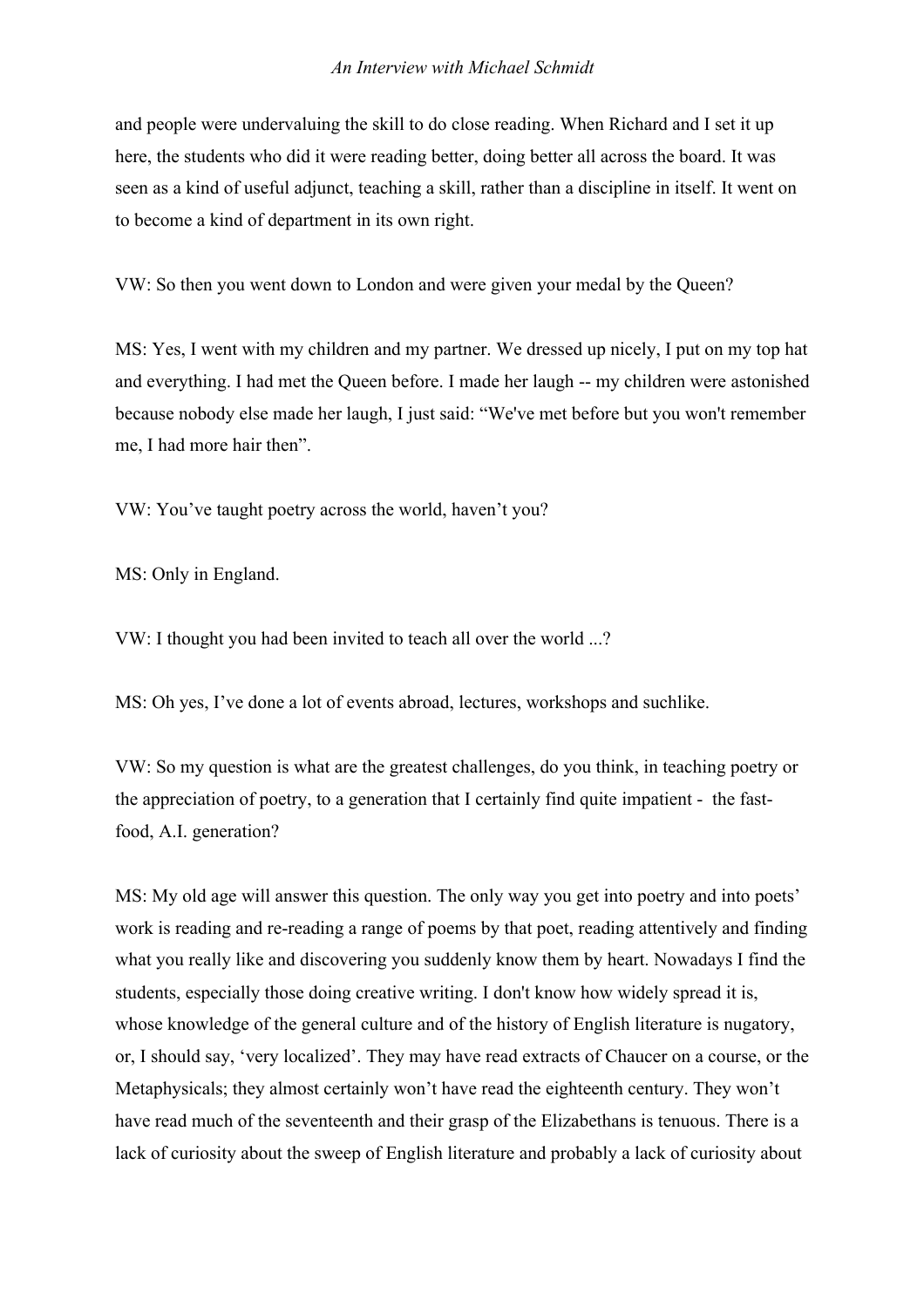other English literatures. I certainly was rather slow to realize how much there is in Australian Poetry, for example, or in New Zealand poetry which I'm very fond of too.

VW: You were friends with Les Murray though, weren't you?

MS: Oh, yes. He was great and he was one of our most successful poets as well. We always hoped he'd win the Nobel Prize. But that was saved up for Louise Gluck last year or year before last. We were delighted with that, as well.

VW: What were your greatest poetical influences as you were growing up?

MS: Coming back to C.H. Sisson I suppose. Lowell was an influence and the poet I was the most passionate about and I dedicated my second book to is Elizabeth Bishop. We corresponded a bit. And I really liked her work a lot. As time went on, Larkin became very big for me, and then James Baxter, and the wonderful Judith Wright from Australia, and people of that kind. I read an anthology by D.J. Enright and discovered Walcott, whom I'd not read, and gradually developed a strong interest in some of the Caribbean writers.

Almost all the poets that I really love were rooted in the things that I was rooted in. Les Murray might have rebelled against the central English tradition, but he knew it on the pulse. He could quote as well as the next man. That was exciting, the poem freed from the page. And Baxter, Baxter seemed much closer to some of the American poets. I relished how real the religious faith of Baxter and Murray is.

VW: I spend quite a bit of time in Australia, these days, and find Australians are quite sensitive about the fact that not enough is really done to popularize Australian literature. There is a great deal of it - and wonderful prose as well as poetry.

MS: Maybe the point is not to try to popularize the whole literature, but to popularize the few *really* good writers. Then you've done your duty. There are not many Judith Wrights in Australia.

VW: So you've given us some of your poetry to publish in this volume. I read all of the poetry you said not to read unless I was especially bored. I read it all and I noticed that you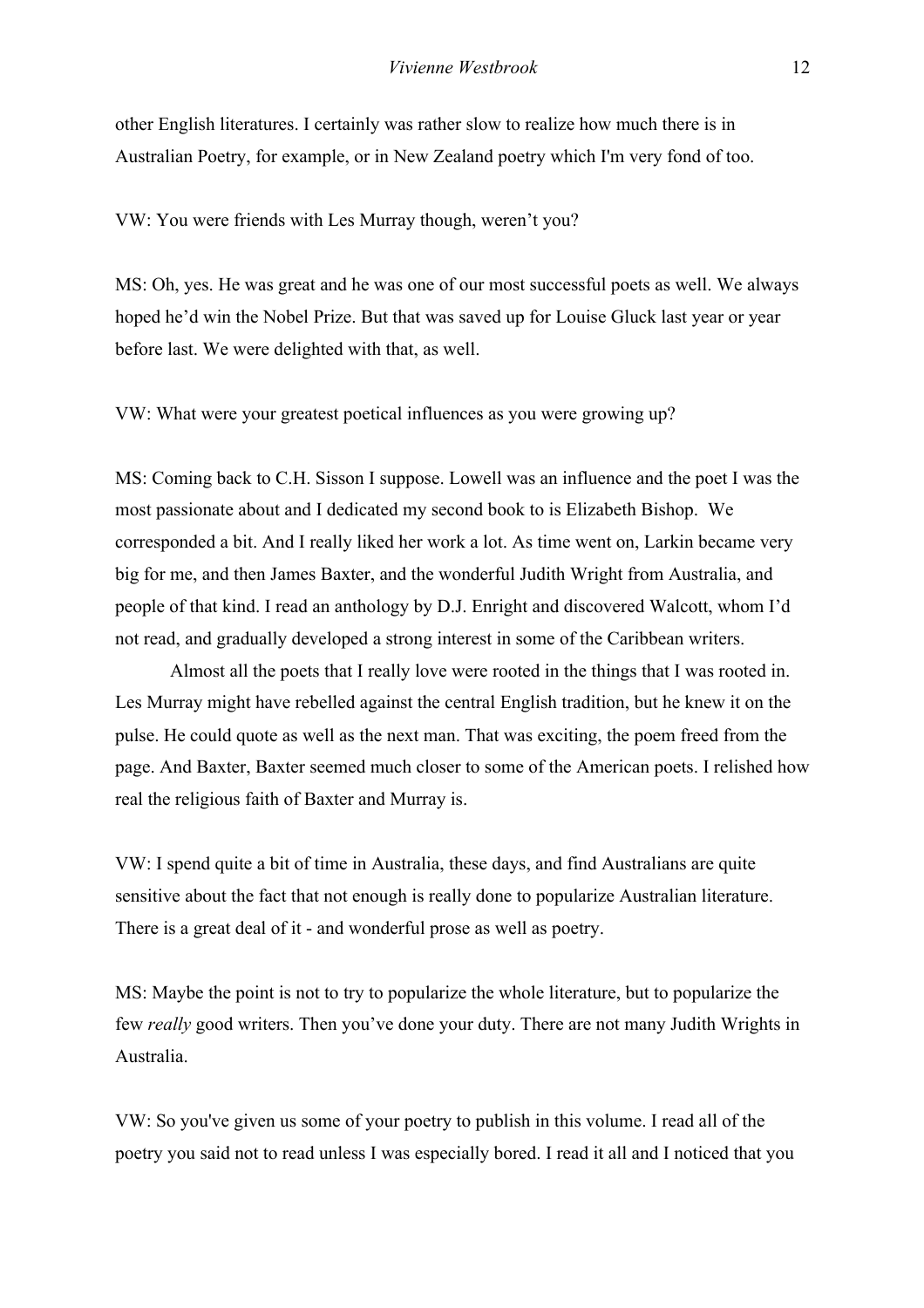have several which are very closely linked to biblical characters, biblical themes. I wondered if you could tell us a little bit about why you did that.

MS: My father had been married to a Roman Catholic so there was a degree of hostility to the Catholic church at home. We were not a church-going tribe. When I was beginning to rebel of course I threatened to become a Roman Catholic. I was a contrary son, I knew all his Achilles heels and this very loveable man was a veritable centipede. In my American boarding school, before the Catholic period, I became an Episcopalian. We still used the Book of Common Prayer. Again, it was a matter of language, the language of the Book of Common Prayer is so luminous, different in kind from common usage, enactive language. Watching and hearing the way it worked and having the accompaniment of the hymns... The sung services were great. I joined the choir, though I was hardly musical. When I came to England I became even more enamored and declared myself Anglican.

We had a huge battle early on in *P.N. Review*'s history. *P.N. Review13* was called "Crisis for Cranmer and King James". It's an important issue. We had three petitions: the Saint Cecilia petition of composers and musicians, the religious petition from the church itself and the poets' and writers' petition. They were all petitions to the church not to abandon the Book of Common Prayer and the King James Bible. Auden had famously said: "Why spit on your luck?" He'd come that way himself. I got involved and grew hostile to the New Anglican Church and some of the new liturgy. I still find it difficult to say. I keep drifting back into the old language rather loudly.

The Bible stories meant a great deal to me and the way that the language worked in those two books. They are where my faith is still rooted. "With this ring I thee wed" rather than "I give you this ring as a symbol of our marriage". Liturgical change came at a time when lexicography too was moving from being a definitive to being a descriptive discipline. Authority was moving from etymology and precedent to contemporary usage. You went to the dictionary less to find out what a word meant, more what it had meant, where it had come from. When the authority of the OED was eroded, the most fatuous and imbecilic things acquire a kind of authority; connections loosen – between words and between periods of language. What had precision, or seemed to, succumbs to relativism.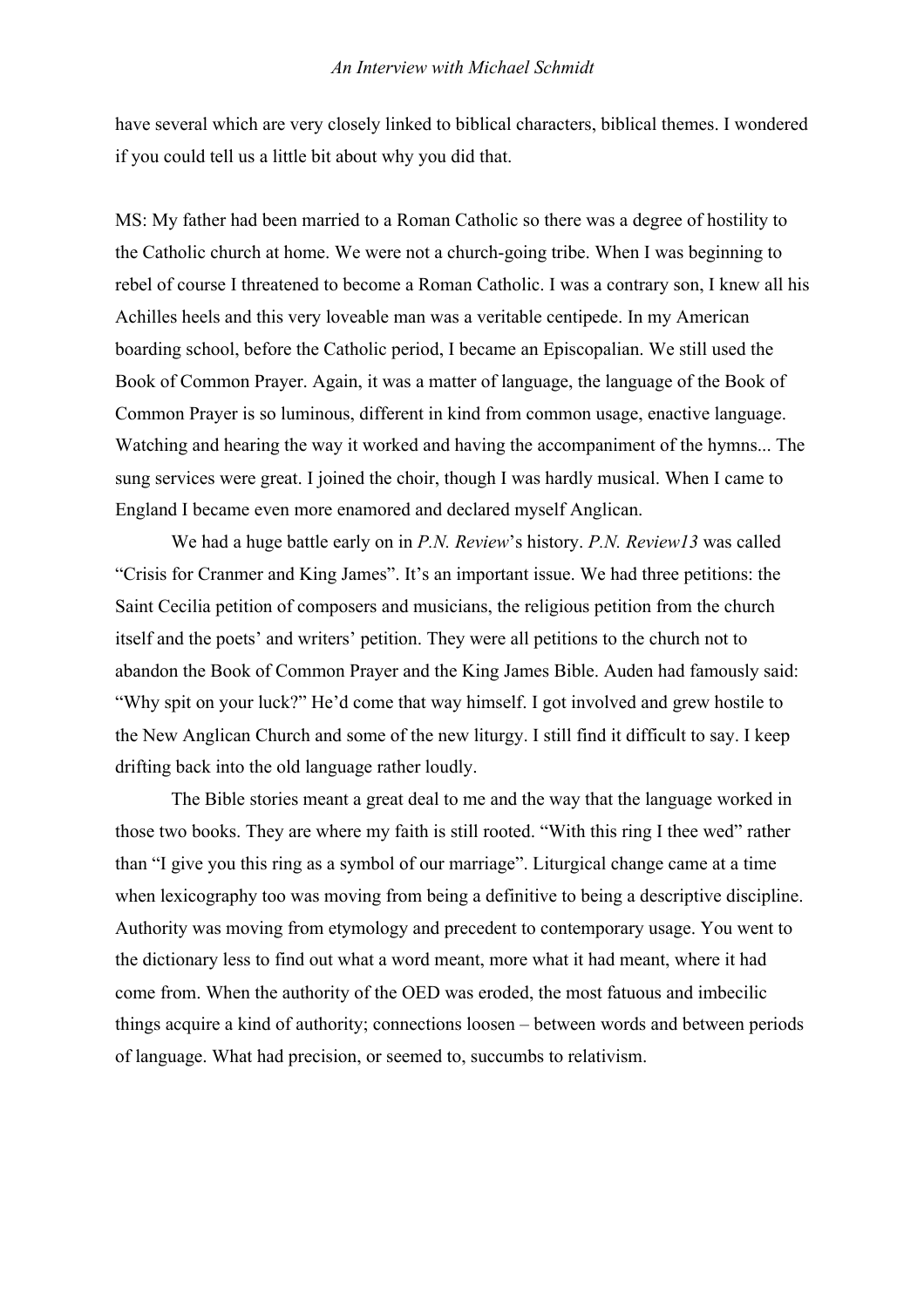VW: Yes, I am absolutely going to agree with you. My Ph.D. focused on Reformation biblical translation. The choice of words used in biblical translation was, at that time, a burning issue, and many were prepared to die over the substitution of one word for another.

MS: There is a wonderful poem by Edward Taylor, the American clergyman. He used to write a poem when he was preparing to celebrate communion. He is not a good poet, but he *is* a really fascinating poet, an heir of the Metaphysicals – lots of curious metaphors. There is a poem, a meditation, where you are patiently reading in preparation for communion and suddenly it says, "Oh let me eat my Word". Breathtaking! Brilliant. If you know what "my Word" means.

VW: Yes, especially in the context of early modern American Protestant identity. Indeed. Okay, I am going to leave you to meditate on that one a little bit more. If you had not been a poet and publisher and historian what would you have been?

MS: The only job interview I was ever invited to when I was at Oxford was at the Bank of London and South America, I think it was called. I might have been a banker, rich and happy, living in the tropics and with a tribe of children. I might not have enjoyed banking; I am not very good with numbers. What would I have been…hmm, probably a teacher. But I am a teacher, am I not? I never made a living as a publisher.

VW: But I remember you telling me you would've wanted to be a Matador.

MS: Yes, I did love the bullfights. I used to go every Sunday. And I went again about twenty years ago, in Sevilla. I'd never been to the Spanish 'bulls', I'd only ever been in Mexico. In fact, I knew a number of bullfighters. We used to go to a ranch in Zacatecas, in northern Mexico, to the *tientas* where they try out the cattle to see which ones are fit to breed -- Miura bulls. Anyway, in Sevilla I found I had lost the taste. It was unbearable. I could no longer tolerate it. When I was a boy it was great. I changed, though, my value system had become vegetarian.

VW: You should write a poem about this. 'Becoming vegetarian after a bull slaying'. So what's next for you then? What have you got left to accomplish?